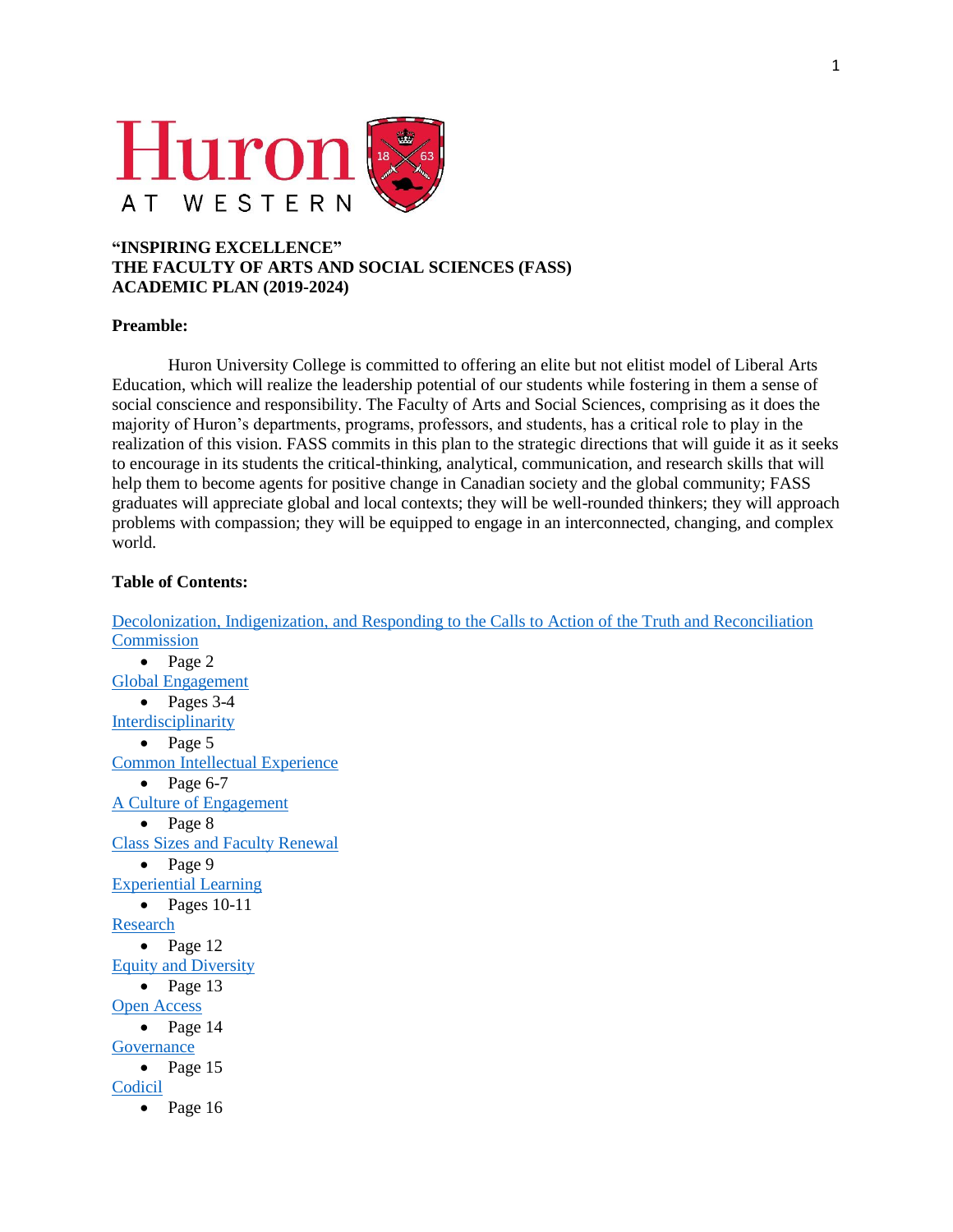## <span id="page-1-0"></span>**Part I: Decolonization, Indigenization and Responding to the Calls to Action of the Truth and Reconciliation Commission**

Huron University College, as an institution of higher learning and as one affiliated with the Anglican Church, recognizes its embeddedness in the colonial past and present. Within FASS, we are committed to decolonizing our curriculum, practices, and relationships with the Indigenous peoples of Canada and particularly of southwestern Ontario, and are guided by the Calls to Action of the Truth and Reconciliation Commission in so doing. It is critical that FASS graduates understand Canada's colonial context and appreciate Indigenous perspectives and ways of knowing. FASS also recognizes the need to respect existing Treaty relationships as well as the principle that substantial consultation with Indigenous peoples is a necessary component of all initiatives of the kind outlined below.

## Action items:

- 1. The Dean of FASS, VP Academic, will consult with local Indigenous community leaders to determine what concrete steps FASS and Huron can take to serve their communities (ongoing).
- 2. If desired by local Indigenous communities, FASS will establish programming designed for and in consultation with them by September 2022. This may take the form of programming offered on site in Indigenous communities.
- 3. Huron will appoint a paid Indigenous elder/advisor who will join the formalized TRC Working Group. We will also work towards this individual sitting on the Executive Board and having them be available for faculty consultation and the support and mentoring of Indigenous students. (2020-2021)
- 4. The Truth and Reconciliation (TRC) Working Group will be formalized as either a subcommittee of Academic Council or a President's Committee (2019-2020)
- 5. In addition to continuing to run its annual schedule of programming, the formalized Committee will conduct a self-study of spaces and practices within FASS and at Huron. This will include an overview of our curriculum meant to determine the degree to which Indigenous perspectives and ways of knowing are incorporated into our programs and courses; it will also include a review of our practices as well as our physical spaces to determine if they are consistent with the goal of fostering a welcoming environment for Indigenous peoples, including potential faculty, staff, and students. The committee will report its findings to FASS Council, Academic Council, the Vice-President, Academic, and the President as well as any other relevant stakeholders (completion by June 2021).
- 6. With regard to the decolonization and Indigenization of the curriculum, we will implement and realize the recommendations generated by the formalized Committee no later than June 2024.
- 7. The Dean of FASS, VP Academic, in conversation with the formalized committee and other stakeholders, will establish and oversee an ongoing program of education and support for faculty to facilitate the indigenization and decolonization of the curriculum and to works towards an increased awareness of the colonial context and legacy. (September 2020)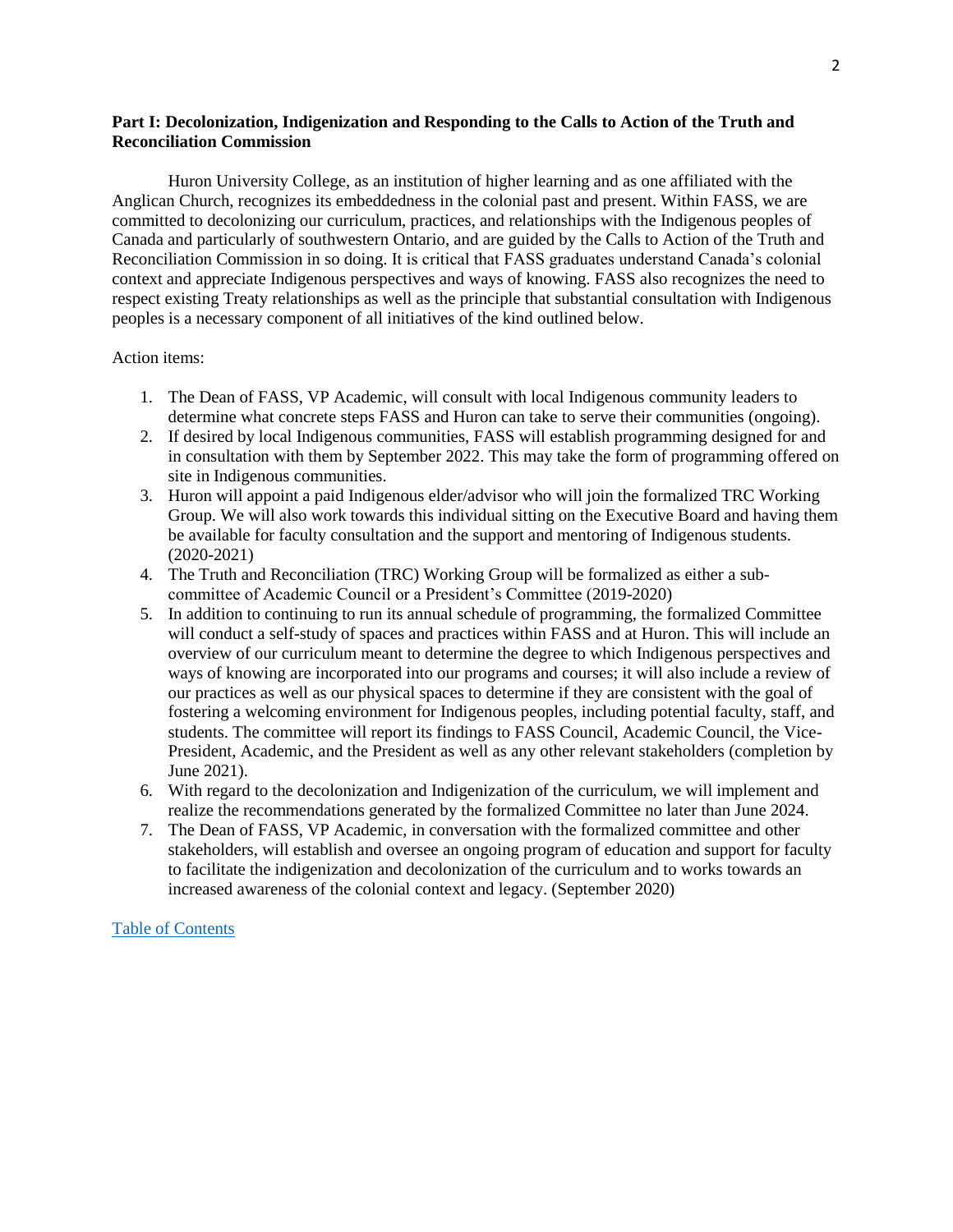#### <span id="page-2-0"></span>**Part II: Global Engagement**

FASS' graduates must have a complex understanding of the globalized world. This includes, but is not limited to: knowledge of how global structures such as capitalism have profoundly shaped and reshaped the lives of peoples around the world, sometimes in similar and sometimes in disparate ways; an appreciation of how such global forces have had and continue to have impacts locally; an understanding of and a sensitivity to different cultural perspectives; an openness to cultural diversity; and a realization that exposure to a diversity of ideas and perspectives strengthens rather than weakens research and other projects.

With this mission in mind, FASS embraces Huron's multicultural and diverse campus. Further, FASS seeks to further global engagement in three areas. The first is that FASS will endeavor to promote "outbound mobility" by providing its students with a growing number of opportunities for experiential and international learning experiences; the second is that FASS will pursue greater "inbound mobility" by bringing more international students, and particularly those from regions presently underserved by postsecondary institutions, to Huron for learning experiences; the third is that FASS will strive for increased global engagement in the curriculum, both by ensuring that a diversity of cultural perspectives are represented in course syllabi and by teaching our students about global structures of power as discussed above. The increasingly mobile student body will also pay dividends in FASS classrooms: the presence of a growing number of Huron students returning from international learning experiences as well as an increasing population of "inbound" students will facilitate discussions and consideration of the global context.

### Action items:

- 1. Every FASS student will graduate having had the opportunity to participate in at least one international learning experience within their program of study. Huron will strive to make these experiences as genuinely accessible as possible for all its students. This may be included as part of the Common Intellectual Experience. (September 2024)
- 2. The Global Engagement Committee will develop a statement of principle on the value of student exchanges to be adopted by FASS. (September 2020)
- 3. The Global Engagement Committee will oversee a review of existing exchanges and make recommendations to FASS regarding the criteria by which exchanges' value should be judged and on the continuation or cancellation of existing exchanges. This review shall also identify clearer processes and criteria by which future exchanges should be developed and prioritized. (2019-2021)
- 4. FASS will develop and support a greater diversity of international learning experiences, including course-based experiences of a variety of kinds. (Sept. 2024)
- 5. FASS will increase the number of international students coming to Huron on exchanges or for other forms of international experiences, targeting those regions presently underserved by postsecondary institutions. (September 2024)
- 6. FASS and Huron University College will work continually towards supporting international students and ensuring their seamless integration into the community. (ongoing)
- 7. Every FASS student will graduate having taken at least one course within their program of study that situates its material in a global context. This may be included as part of the Common Intellectual Experience. (September 2024)
- 8. The Global Engagement Committee will undertake, in collaboration with the Coordinator, Teaching and Research, a review of the curriculum, designed to ascertain the degree to which a diversity of cultural perspectives is included on syllabi, and whether or not programs are presently offering courses that situate their material in a global context. It will present its findings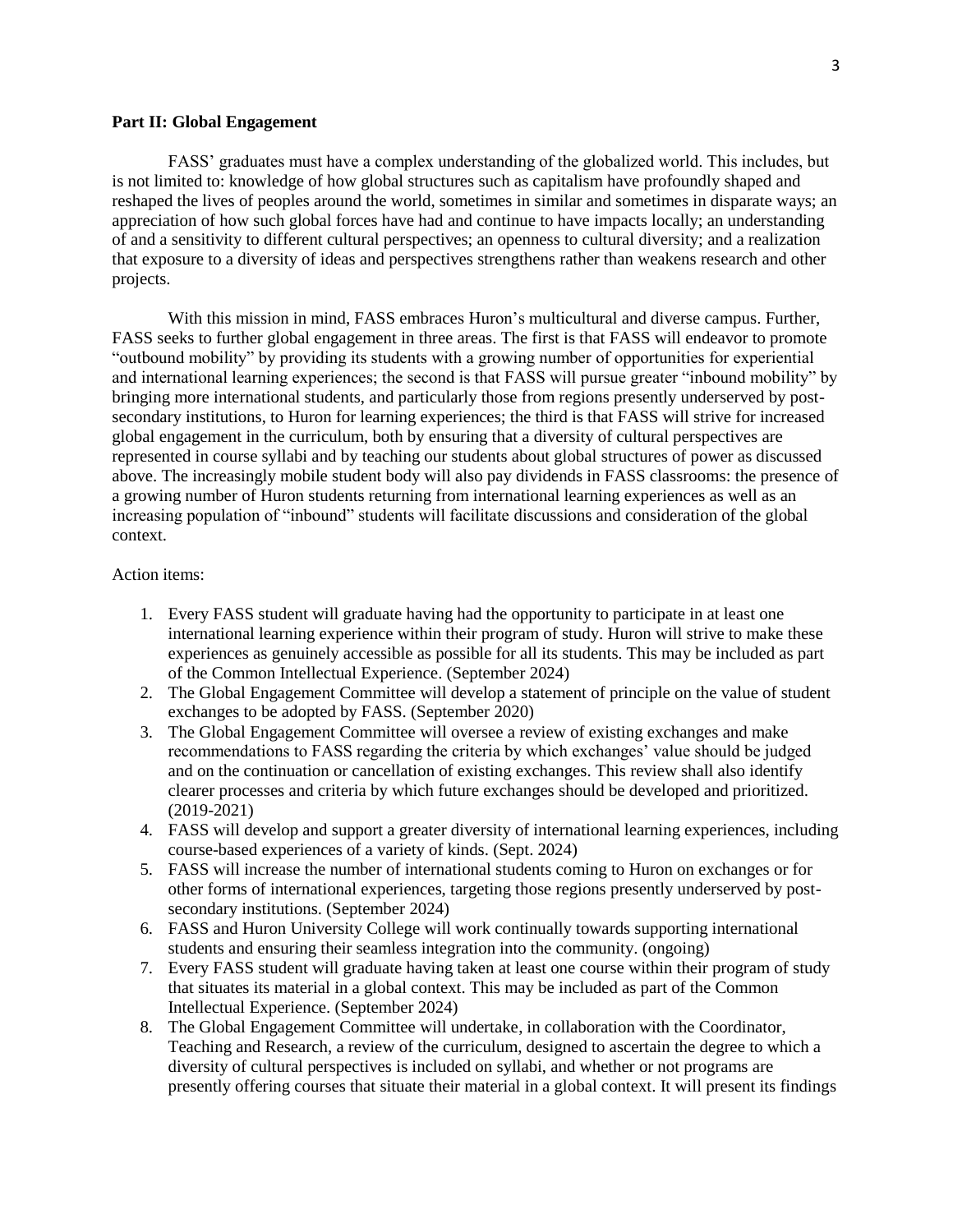to FASS in fall 2021 with the goal of helping programs meet the commitment made in point #6 above. (2019-2021)

9. Library and Learning Services will continue to evolve and expand its services in response to the distinct learning (i.e., communication, research, and writing) needs of Huron's increasingly diverse and international student body.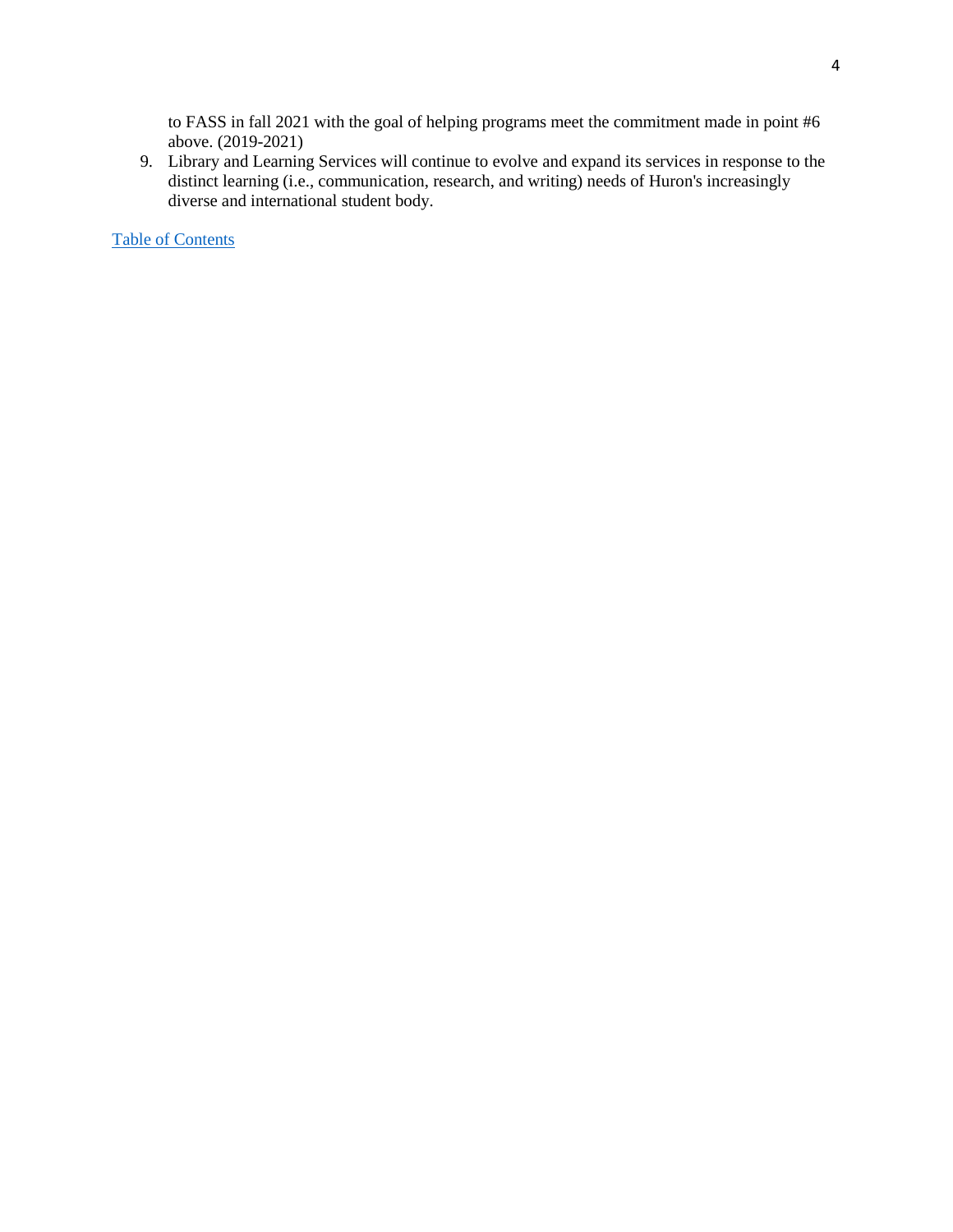### <span id="page-4-0"></span>**Part III: Interdisciplinarity**

Huron University College and FASS have a vibrant culture of interdisciplinarity, including outstanding interdisciplinary modules such as East Asia Studies, the modular offerings in the Centre for Global Studies, Government, Leadership, and Ethics, and Scholar's Electives. This interdisciplinarity is consonant with the elite but not elitist Liberal Arts education that FASS graduates receive, and facilitates the mission of fashioning graduates with social consciences prepared to assume leadership roles. FASS recognizes the value that interdisciplinarity brings to our students, training them to see the world through a plurality of lenses; likewise, interdisciplinarity benefits our faculty, whose research and teaching it strengthens. FASS is committed to continuing to foster a climate in which interdisciplinarity, including new program initiatives, can thrive.

Action items:

- 1. FASS will establish the interdisciplinary minor and major in Global Great Books, to be housed within the English and Cultural Studies Department. (2019)
- 2. FASS will explore the possibility of an interdisciplinary minor in Environmental Stewardship, with a unique Humanities and Social Sciences focus, to be housed, potentially, within the Governance, Leadership, and Ethics program. (September 2021)
- 3. FASS will explore the possibility of an interdisciplinary minor in Performance, to include many different forms of performance, and to be housed, potentially, within the English and Cultural Studies Department. (September 2021)
- 4. The Teaching and Learning Committee will conduct, in conversation with the appropriate stakeholders in the Huron administration, a feasibility study into the idea of an "outdoor classroom," with a report and recommendation to made to FASS Council by January 2022.
- 5. FASS curricula will make more intentional use of Huron's beautiful natural setting and will support initiatives to make the campus more accessible and more integral to our academic mission. This may be included as part of the Common Intellectual Experience. (September 2024)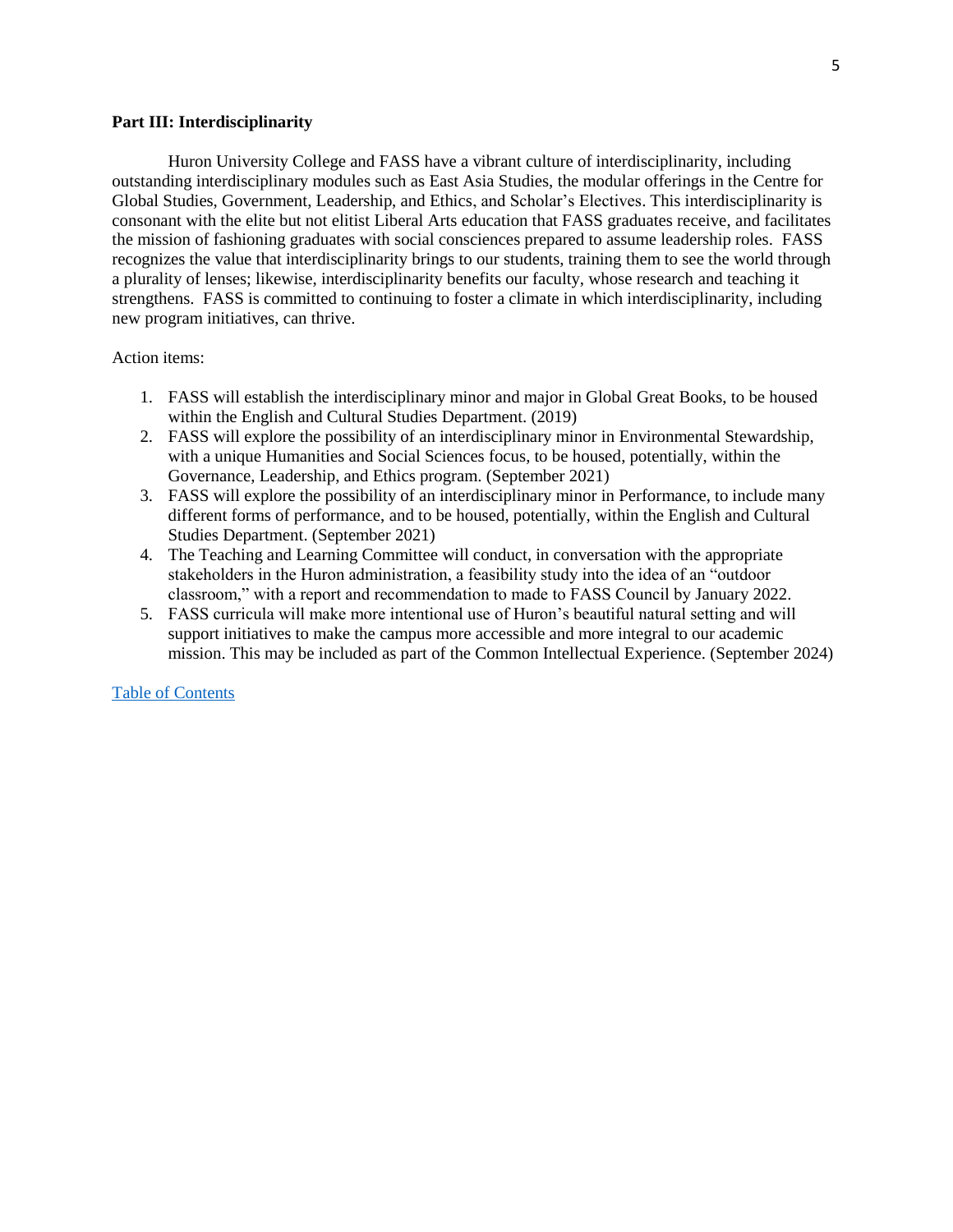### <span id="page-5-0"></span>**Part IV: Common Intellectual Experience**

Huron University College offers its students a distinctive Liberal Arts education within an intimate setting. As such, Huron is the ideal environment in which to establish a Common Intellectual Experience. Such an experience would be unique to Huron and its graduates. A shared intellectual project of this kind offers many advantages, including that: it will facilitate the realization of strategic goals, such as ensuring students have learned about Indigenous ways of knowing; it will encourage a breadth of knowledge among our graduates alongside the depth of knowledge they acquire through their more specialized programs of study; it will foster community across programmatic and disciplinary boundaries; it will help to create a cohort experience for students; and it will help to engineer a more vibrant and critically engaged campus.

A Common Intellectual Experience can take many forms. These include options ranging from a core curriculum, complete with required introductory and capstone course, to a commitment that every Huron student will have common intellectual content and experiences within their programs of study. It can include curricular, co-curricular, and extra-curricular elements. It may also build upon existing strengths at Huron such as the Huron1Read program.

Deciding upon the best model for Huron and for FASS will pose many complex questions. As such, this Academic Plan does not propose the form the Common Intellectual Experience will take, but rather commits to a process to lead us to the establishment of such an experience.

Action items and commitments:

- 1. FASS will develop a Common Intellectual Experience. This will incorporate students within all of FASS's programs and Theology will be invited to participate.
- 2. The Common Intellectual Experience shall include commitments to introduce our students to Indigenous ways of knowing, interdisciplinarity, research-based learning, and considerations of global context.
- 3. The Common Intellectual Experience may include: an international learning experience and intentional use of Huron's natural environment and campus.
- 4. The Common Intellectual Experience shall include a commitment to integrate Information Literacy Learning Outcomes (ILLOs) in its design in order to ensure that all students are equipped with the knowledge capacities and critical dispositions required both to understand and to use information, data, and scholarship responsibly and ethically.
- 5. a) FASS will form the Ad-Hoc Committee for the Development of a Common Intellectual Experience. (Fall 2019) b) The committee will be empowered to conduct research into the forms that a Common Intellectual Experience might take while considering the constraints within which Huron and FASS must operate. c) The committee will be tasked with making a recommendation to FASS on the form of the Common Intellectual Experience by January 2021. d) The Committee shall be Chaired by the Dean of FASS, VP Academic. Membership of the committee is subject to revision, but shall include diverse FASS faculty representation of no fewer than five elected members, no two of whom shall be from the same department; elected student representation of two members who shall not be from the same program of study; the Coordinator of Teaching and Research; a representative from Library and Learning Services; and, by invitation, a representative from Theology who may be the Dean. e) The Committee shall consult with the Teaching and Learning Committee and the Global Engagement Committee e) Upon issuance of its recommendations to FASS, the committee will oversee the realization of the Common Intellectual Experience. f) Once the Common Intellectual Experience has been implemented, the committee's work will be done and it shall cease to function.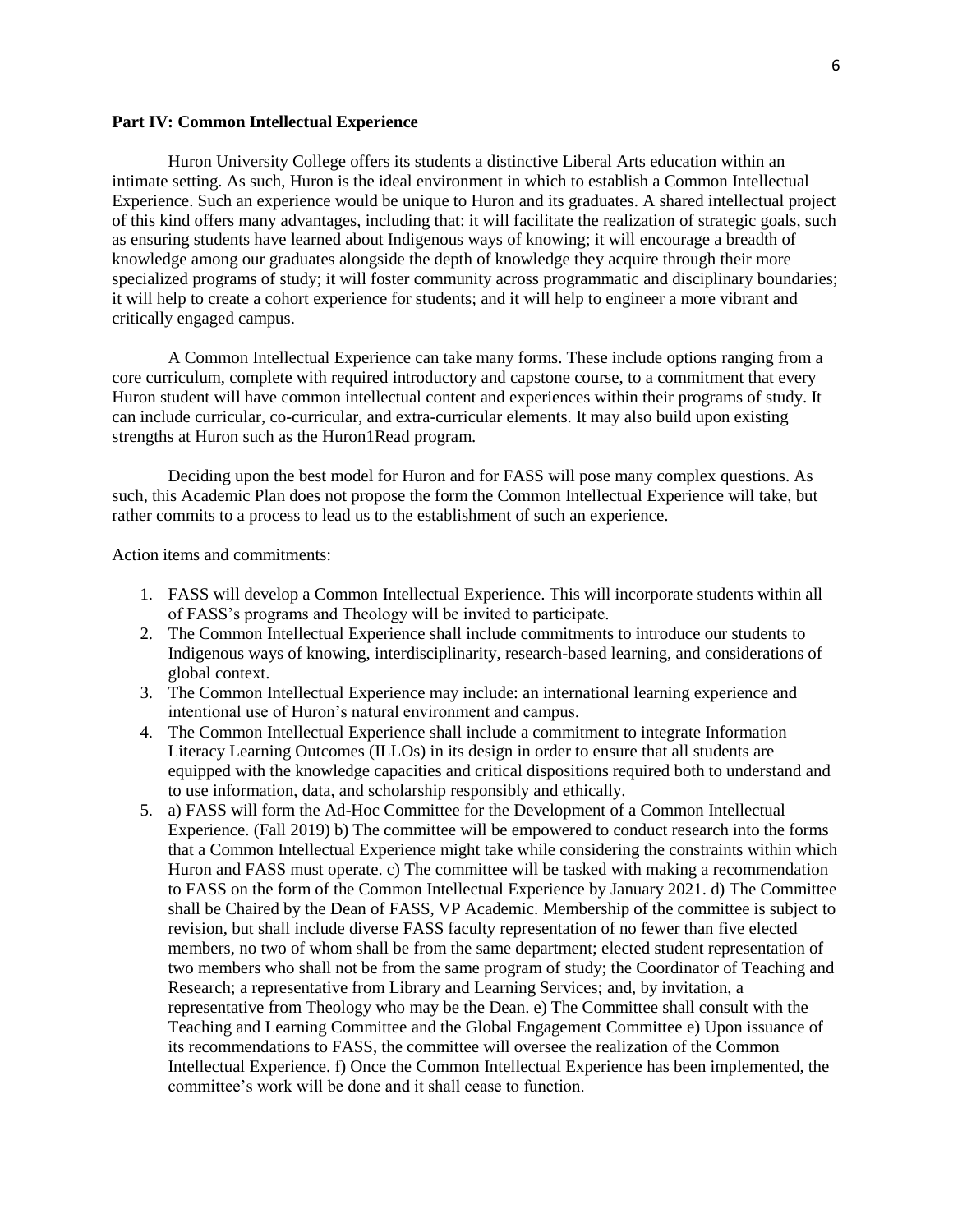- 6. Once the Ad-Hoc Committee for the Development of a Common Intellectual Experience has ceased its activities, a permanent smaller Steering Committee for the Common Intellectual Experience shall be formed to ensure the ongoing rigour and success of the Common Intellectual Experience. The exact membership of this committee shall be determined at a future date. (summer 2022 or summer 2023)
- 7. The Common Intellectual Experience will be in place no later than September 2023.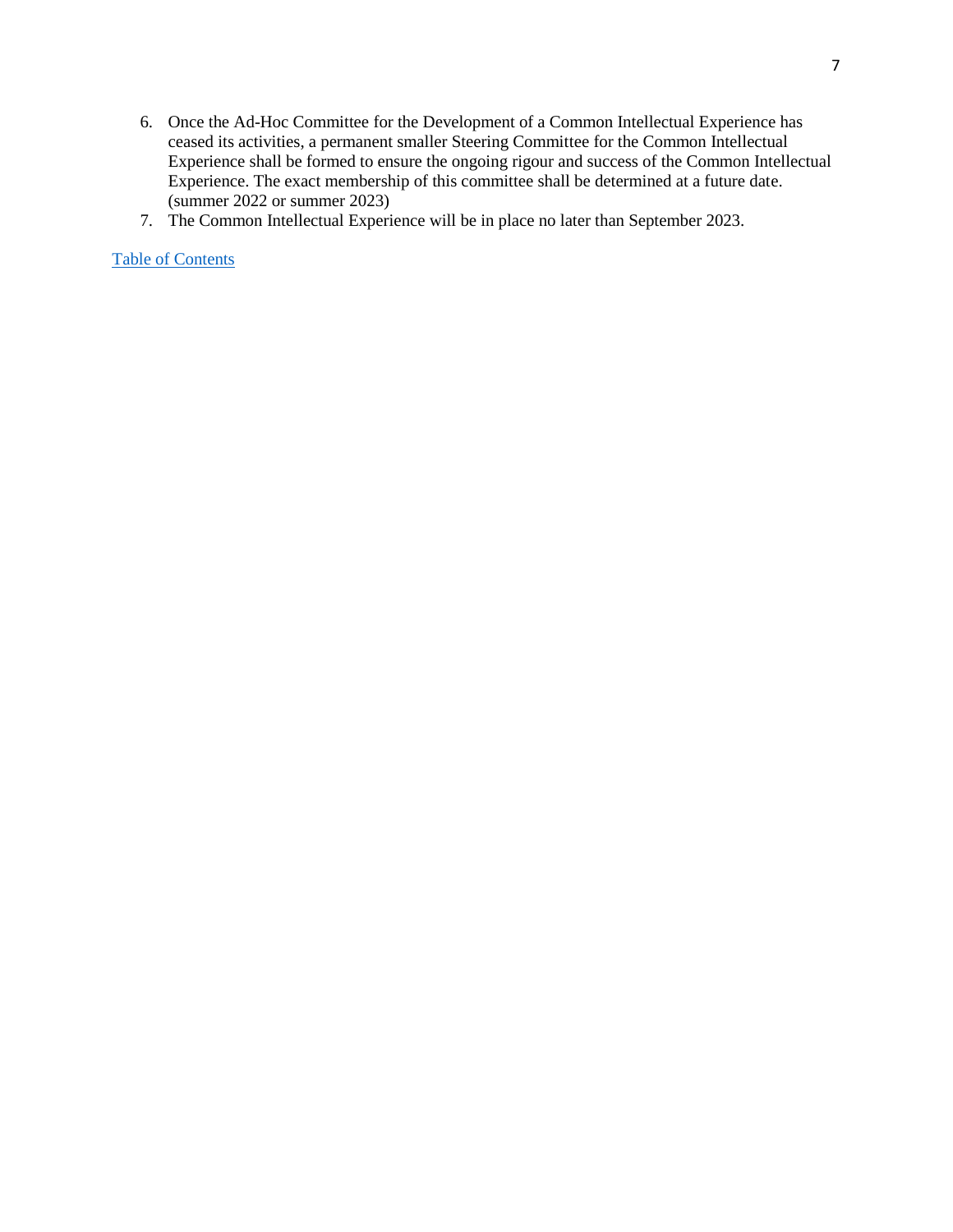### <span id="page-7-0"></span>**Part V: A Culture of Engagement**

Offering as it does an outstanding education in the Humanities and Social Sciences in the intimate environment of a Liberal Arts college, Huron University College is uniquely positioned to expand upon its vibrant and meaningful culture of student engagement. Many of the elements for this expansion are already in place, including: an abundance of on-campus extra-curricular but intellectually rigorous events; a concentration of co-curricular events and activities, including those offered by the Centre for Undergraduate Research Learning; a rapidly expanding range of volunteer opportunities, which encourage students to contribute to their communities; a supportive and caring community of students, staff, and faculty; a vibrant culture of student governance; and a culture of service to the institution and their students among the faculty and staff.

FASS affirms the central importance to its mission of, and commits to continually working towards, a meaningful culture of intellectual, social, cultural, and scholarly engagement.

#### Action items:

- 1. FASS, through the Dean's Office, the Registrar's Office, and the Educational Policy Committee, will explore the possibility of leaving a set period of the week free of teaching in order to hold community-wide events. (Sept. 2020-2024)
- 2. FASS will support all well-conceived student, staff, and faculty initiatives designed to foster student engagement (ongoing).
- 3. FASS will support all well-conceived student, staff, and faculty initiatives designed to foster a culture of inclusivity at Huron University College.
- 4. Huron University College will create an award recognizing outstanding faculty service to the institution. (2020)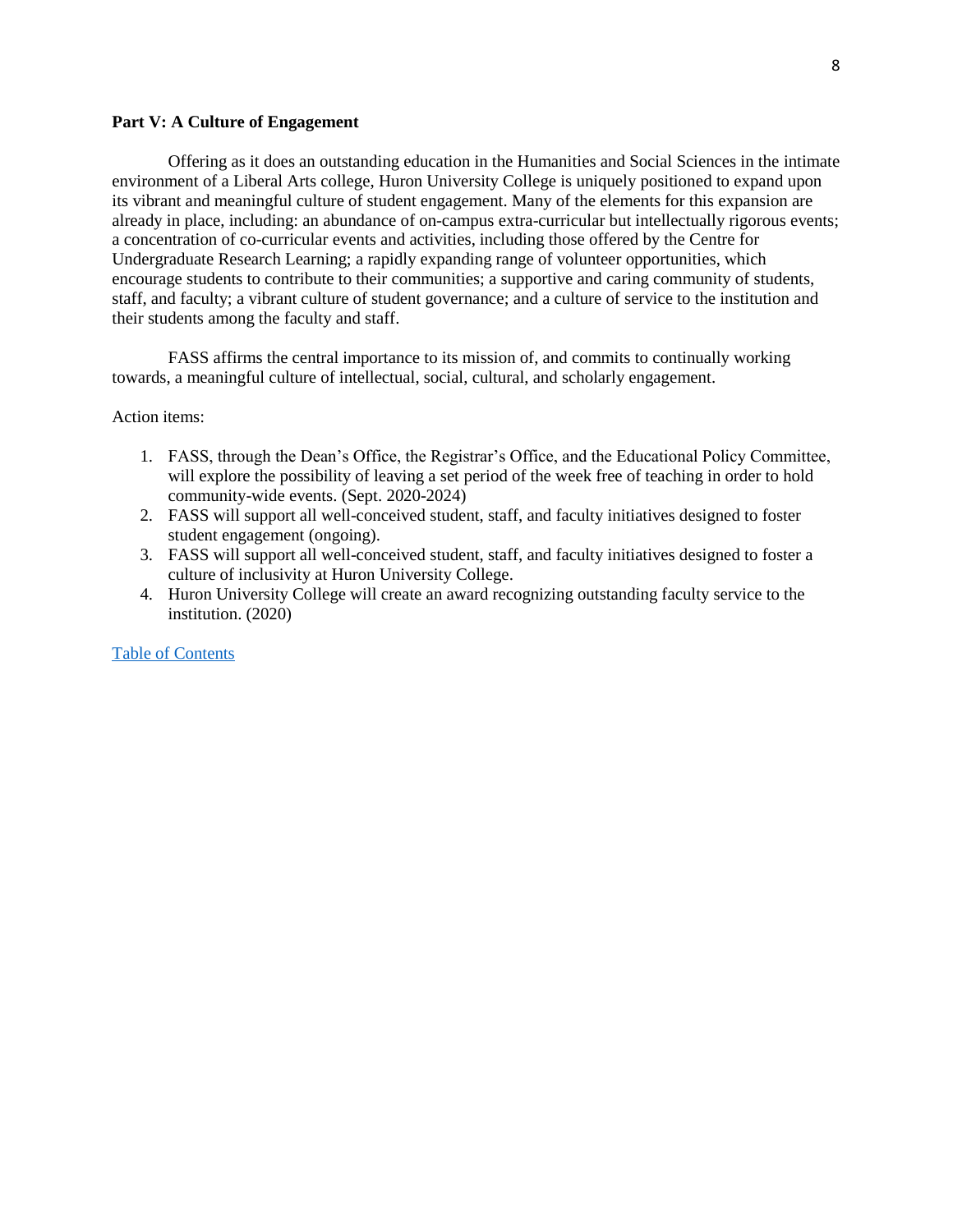### <span id="page-8-0"></span>**Part V: Class Sizes and Faculty Renewal**

#### **a) Class Sizes**

A key advantage Huron University College offers its students is its small, intimate environment, in which students get to know their professors, the staff, and each other in vibrant classroom settings as well as at co and extra-curricular activities. It is in such an environment that FASS can cultivate each individual student's intellect and help them to reach their full potential. Accordingly, a commitment, in tandem with the goal of the Strategic Plan to have 80% of our classes taught by full-time professors by Fall 2022, to reduce class sizes yet further will benefit our students and help to distinguish Huron from its competitor institutions.

Action items:

- 1. Reduce first-year class sizes to a maximum of 60 by September 2024. 1
- 2. Reduce second-year class sizes to a maximum of 40 by September 2024.
- 3. Reduce third-year class sizes to a maximum of 30 by September 2024.
- 4. Reduce fourth-year class sizes to a maximum of 20 by September 2024.
- 5. Complete construction of a new building bringing seven new classrooms online. (September 2020)

### **b) Faculty Renewal**

Particularly in the intimate Liberal Arts College environment of Huron University College, it is essential to have a critical mass of highly engaged, outstanding full-time faculty. This is why "Called to Lead" commits to 80% of our classes being taught by full-time professors by Fall 2022. Adding faculty and teaching resources will also help Huron to meet its goal of decreasing class sizes. Accordingly, FASS commits to making faculty renewal a key priority.

New faculty appointments shall cohere, to the degree possible, with the priorities of this plan, including Indigenization, Interdisciplinarity, Internationalization, Experiential Learning, the commitment to research, and the culture of engagement.

- 1. Enrolments and revenues allowing, add three net new tenure-stream positions for July 2020.
- 2. Enrolments and revenues allowing, add a further three net new tenure-stream positions for July 2021.
- 3. Enrolments and revenues allowing, continue to add tenure-stream positions as required and appropriate based on student demand and programs' need. (ongoing)
- 4. Convert clusters of per course contracts to program sessional positions. (ongoing)
- 5. Enrolments and revenues allowing, replace retiring tenure-stream faculty with new tenurestream hires. (ongoing)

### [Table of Contents](#page-0-0)

 $\overline{\phantom{a}}$ 

 $1$  With all of these targets, allowances may be made in conversation with the Dean for alternative modes of course delivery, such as team taught lecture sections, so long as these include substantial classroom time in meetings of smaller groups.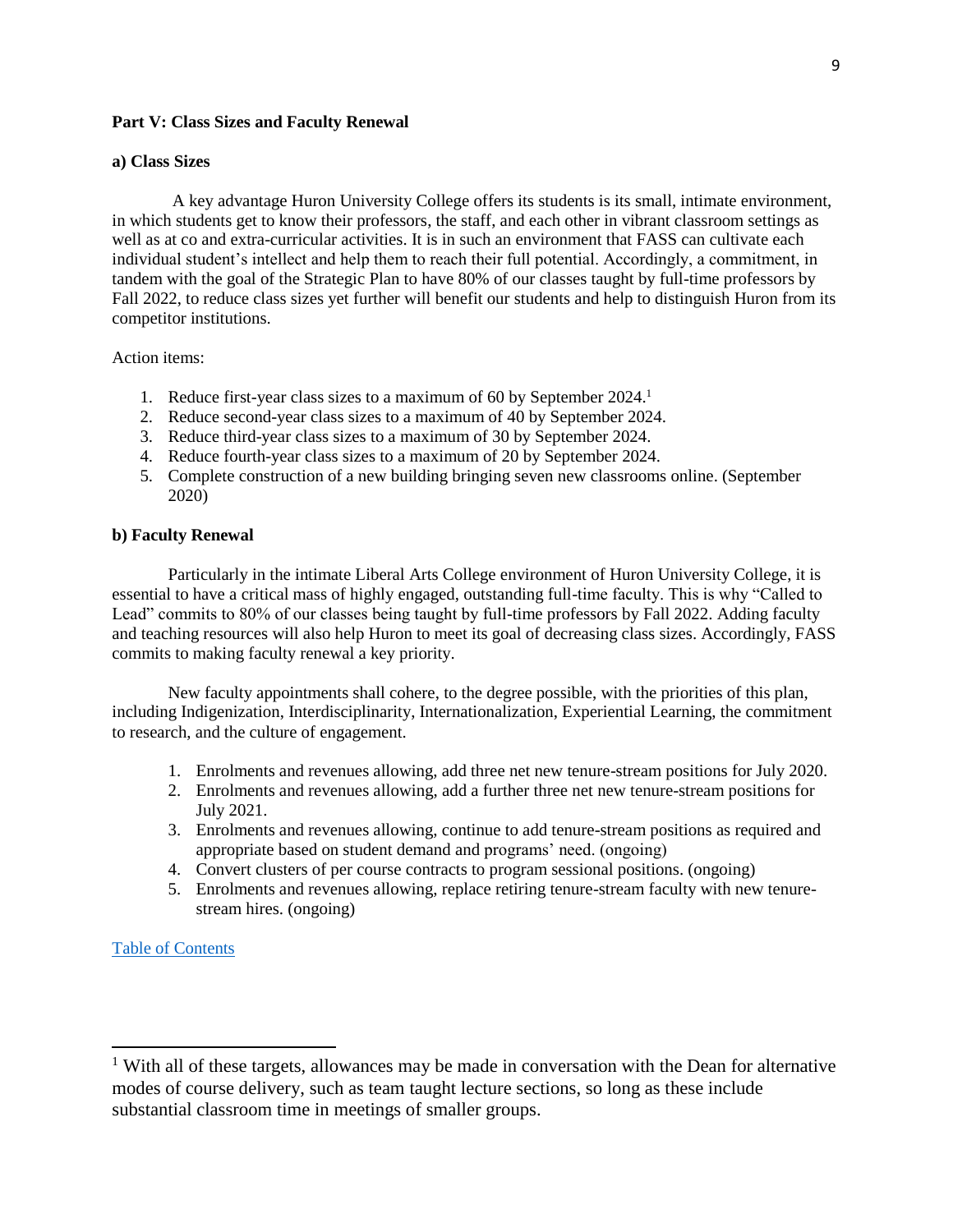### <span id="page-9-0"></span>**Part VI: Experiential Learning**

The benefits of experiential learning are many. Through experiential learning students see the practical applicability of their Liberal Arts educations as they learn the class materials; they contribute meaningfully to society by offering their talent and burgeoning expertise to community partners; they develop an appreciation of the complexity of effecting change in different social, business, and political settings; they see the benefits of an interdisciplinary approach to problem-solving; they contribute to knowledge through the pursuit of original research; they develop analytical, critical-thinking, research, and communications skills; and they accrue learning experiences whose benefits are easily communicable to potential employers.

Huron University College and FASS are leaders in experiential learning, which takes many forms at the institution. Our students benefit from opportunities to participate in course-based experiential learning, ranging from trips abroad to problem-based community-engaged learning projects; they enjoy the intensive focus in FASS on hands-on research-based learning inside our classrooms and outside them through the Centre for Undergraduate Research Learning (CURL); they have unprecedented access to opportunities for research collaboration with faculty members; and they have a rapidly expanding array of options for unique Humanities and Social-Sciences oriented curricular and extra-curricular internships.

Building from this advantageous position, FASS will strive in the next five years to improve further the experiential opportunities for our students. Students will benefit from an evermore intentional and systematic approach to experiential learning within the faculty to ensure a thoughtful and purposeful distribution of opportunities and resources.

Action items (categorized):

Category 1: Supporting Experiential Learning

- 1. Huron University College will increase the financial support for experiential learning within FASS. (ongoing)
- 2. FASS will systematize the distribution of experiential learning resources and structure the process of application and distribution so as to support and encourage all programs and departments to embed this type of pedagogy within their curricula. (2019-20)
- 3. The Experiential Learning Committee (of Academic Council) will define and articulate a vision for experiential learning in its many forms at Huron University College and within FASS. (spring 2020)
- 4. FASS will appoint a Coordinator of Teaching and Learning who will support experiential learning initiatives (among other tasks). (2020)
- 5. Huron University College will fund, support, and participate in the CityStudio initiative. (September 2019)
- 6. FASS will provide regular, ongoing training to faculty on implementing experiential learning in their classes. (September 2020)

Category 2: Experiential Learning Goals

- 1. FASS will commit to every Huron student having the opportunity to have at least one coursebased experiential learning experience within their program of study before graduation. (September 2022)
- 2. Every FASS student will have internship opportunities in the community. (September 2021)
- 3. When applicable, every FASS student will receive preparation for responsible and fully-informed engagement in the community before they participate in experiential learning opportunities. The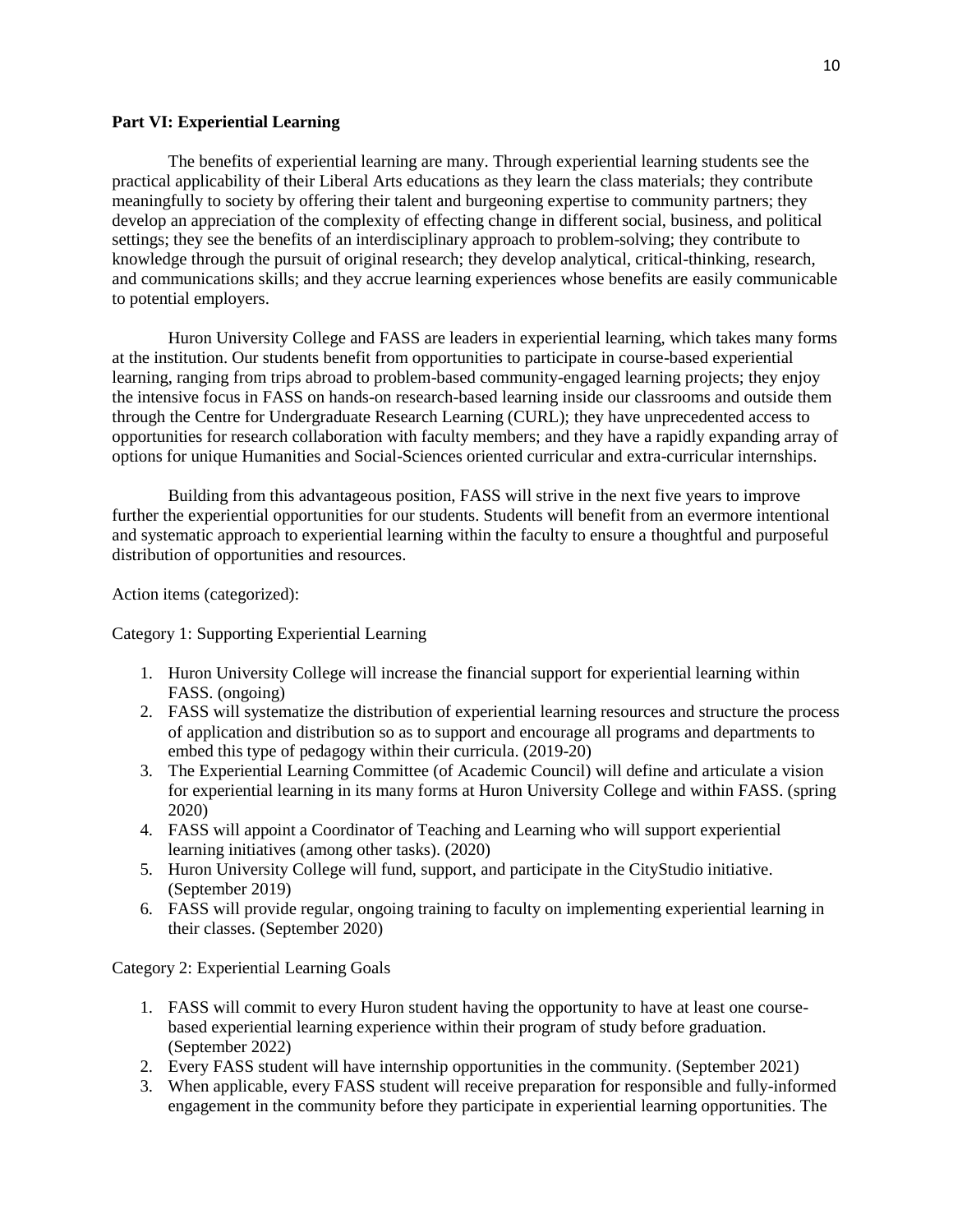form this takes will be determined by the Academic Council, which shall receive recommendations from the Experiential Learning Committee. (September 2021) The Committee, in its deliberations, shall consult stakeholders, including faculty, students, and the Office of Community Partnerships.

4. FASS shall encourage the interconnection of experiential learning and faculty research.

Category 3: Research-Based Learning

- 1. The Centre for Undergraduate Research Learning Steering Committee shall develop a definition of research-based learning. They shall also develop a statement of the benefits of research-based learning to be endorsed and adopted by FASS and Academic Council. (January 2020)
- 2. Every student in FASS will have at least one research-based learning experience within their program of study. (Fall 2020)
- 3. The Centre for Undergraduate Research Learning (CURL) will continue to receive strong, stable support. (ongoing)
- 4. CURL shall seek to develop multiple entry points and opportunities for engagement for students of diverse backgrounds. (Fall 2022)
- 5. CURL shall seek to attract and involve students underserved disciplines and programs more consistently. (Fall 2020)
- 6. CURL shall explore curricular options including the possibility of a CURL course as well as for credit CURL projects, potentially in alignment with the Scholar's Electives Program. (Fall 2021)
- 7. *Liberated Arts* shall continue to receive strong, stable support, to provide a venue for the publication of original undergraduate student research.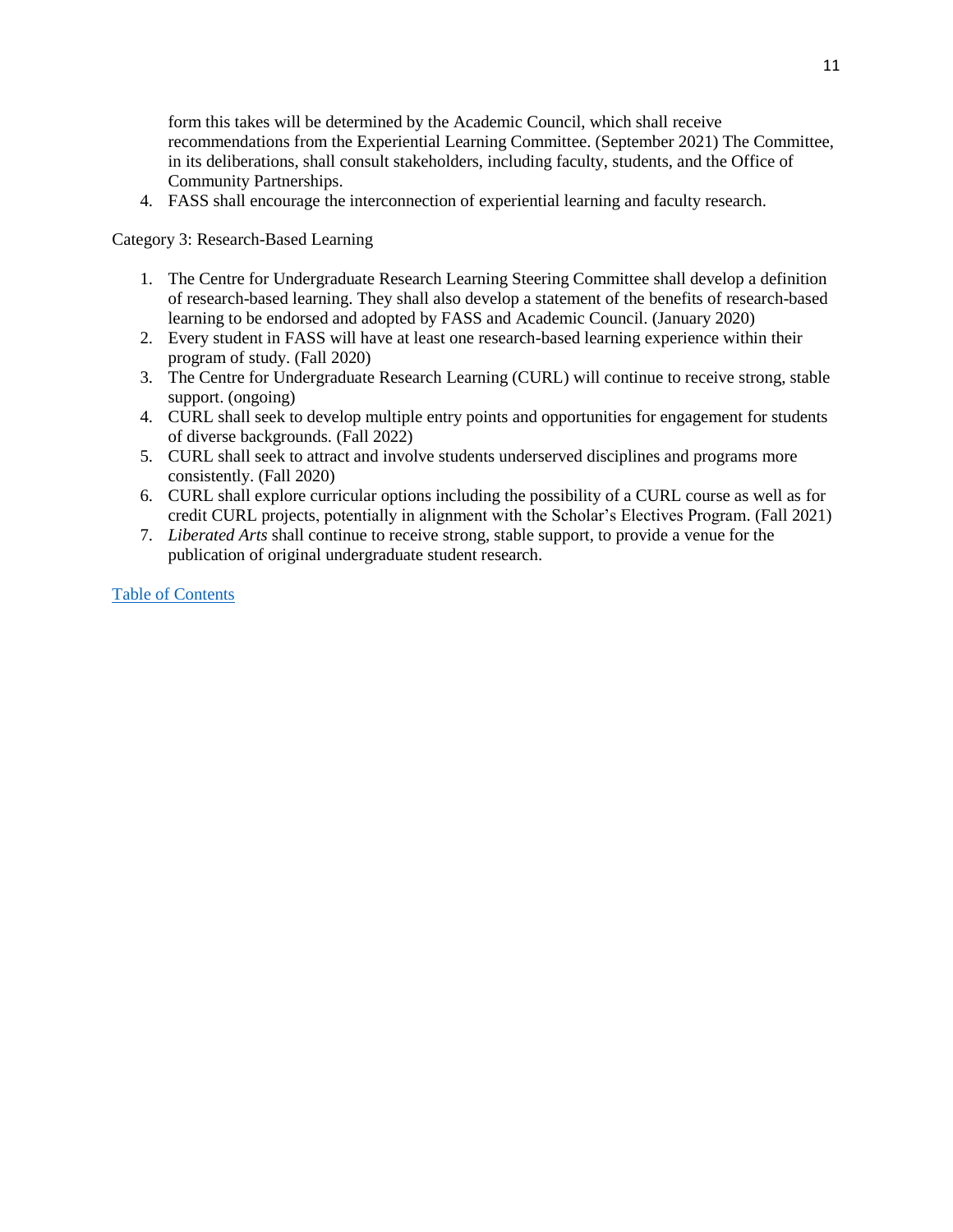#### <span id="page-11-0"></span>**Part VII: Research**

Research is a vital part of the culture and mission of FASS and Huron University College. Faculty research informs teaching, can involve student collaboration, and makes critical social and intellectual contributions to knowledge. The research culture at Huron frequently promotes opportunities for faculty-student collaborations and research-based learning through the Centre for Undergraduate Research Learning and other mechanisms and practices. While some faculty research lends itself well to direct student research collaborations, other research yields results more directed to the external community including the community of scholars. FASS is and will remain firm in its commitment to the principles of Academic Freedom and will support all forms of faculty research as covered by the Huron University College Policy on Academic Freedom.

Huron University College is a leader in research-production. Our faculty and students consistently outperform those at comparable Liberal Arts institutions in the publication and dissemination of original research. Such productivity is exemplary and marks the institution as both fulfilling its mission of contributing to the broader society and offering an elite education. FASS is accordingly committed to continuing to support research activity. Research is at the heart of what Huron University College and FASS do.

## Action items:

- 1. Huron University College will appoint a Coordinator of Research and Innovation (2020), to offer further support for faculty and student research.
- 2. Huron University College will establish a Research Support Office, to be led by the Coordinator of Research and Innovation. (2020)
- 3. FASS will continue to build a supportive research culture at Huron through the website, communications, and celebratory events. (ongoing)
- 4. The Coordinator of Research and Innovation and the Coordinator of Teaching and Learning, as well as the Teaching and Learning Librarian, shall continually provide educational and training opportunities to support FASS researchers in their craft.
- 5. Huron University College will establish an annual award to recognize outstanding faculty research. (2020)
- 6. FASS and Huron University College shall continue to promote Faculty-Student research collaboration through the sponsorship and continued support of CURL. (ongoing)
- 7. The FASS Research Committee as well as the Research Ethics Board will identify policy gaps as mandated by TriCouncil and draft policy to fill those gaps for FASS' and Academic Council's consideration; ensure alignment of policies between FASS, Theology, and Academic Council; establish formal channels of communication and accountability between committees whose mandate covers research in some way; continue to help to promote a vibrant culture of faculty and student research. (ongoing)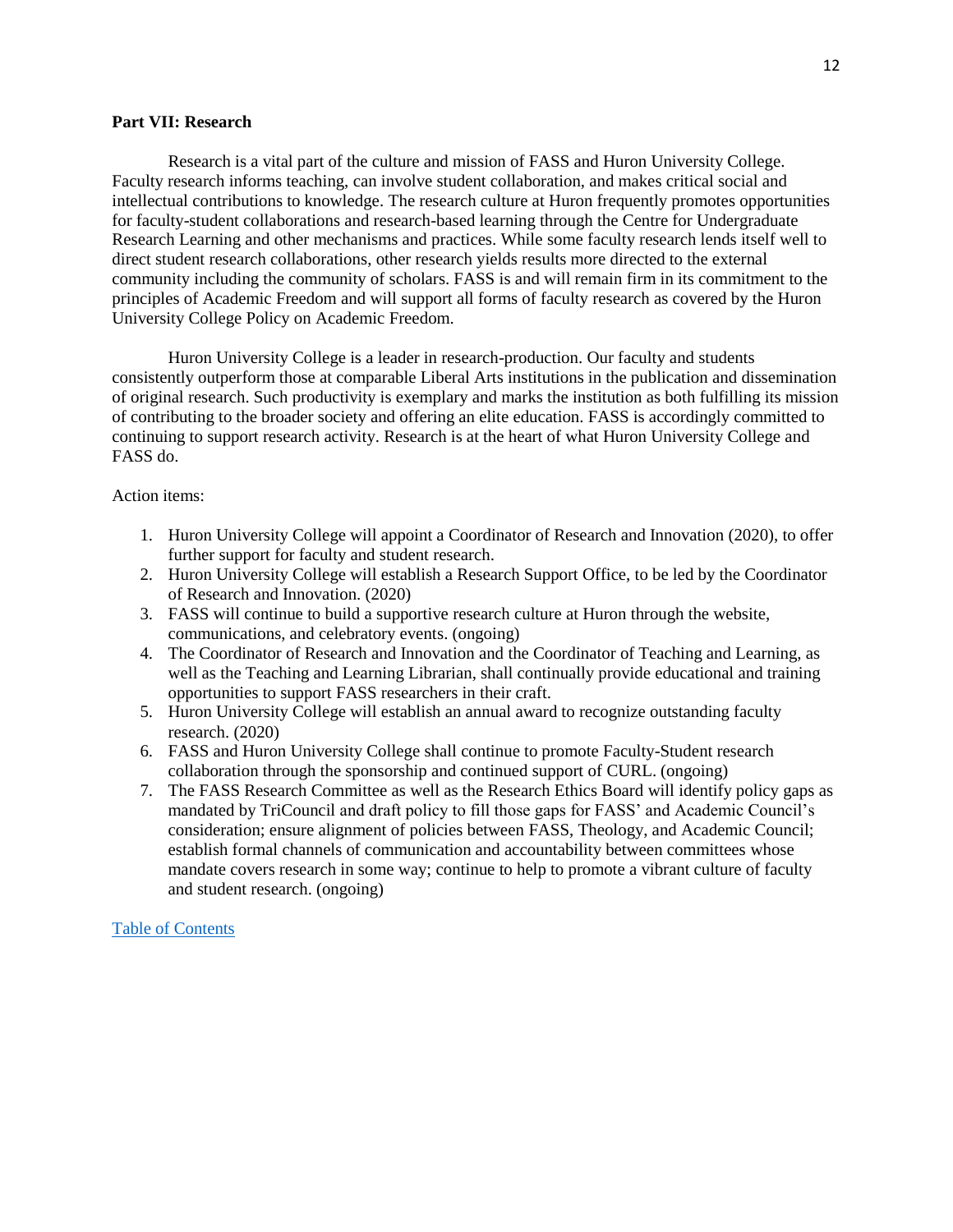## <span id="page-12-0"></span>**Part VIII: Equity and Diversity**

Huron University College and FASS strive to be inclusive and equitable. Our student population, our staff, and our faculty should be representative of diversity; systemic obstacles to the ongoing success of equity-seeking groups must be identified and removed.

Action items:

- 1. The President's Equity and Diversity Committee, in conversation when applicable with the Director, Human Resources, shall review Huron and FASS' practices and policies to identify systemic obstacles to equity seeking groups. The Committee shall then recommend changes in policy and practices to the applicable units whether they be academic or non-academic. (2019- 2021) With regard to surveying the landscape for Indigenous peoples, the Equity and Diversity Committee shall draw upon the research conducted by the formalized TRC Working Group (see Part I).
- 2. FASS will achieve gender parity in its student population and ensure that rates of graduation and success are equitable between male and female-identifying students. The Dean and Registrar, in conversation with the Office of Admissions, shall be responsible for making recommendations and reporting on this critical objective to FASS. (ongoing, goal to be achieved no later than 2024)
- 3. The Dean's Office, in conversation with Human Resources, the Equity and Diversity Committee, and the Promotion and Tenure Committee (PATC), shall compare rates of pay and promotion through the ranks for equity-seeking groups within the faculty. The Dean shall report this study's findings to FASS as well as to Human Resources and make recommendations where applicable to address any systemic inequities uncovered. PATC will make specific recommendations, with this data in mind, surrounding the use of teaching evaluations for the consideration of tenure and promotion files if necessary. (2019-2022)
- 4. Huron University College shall explore the possibility of signing "Dimensions", the piloted Canadian Athena SWAN charter. (2019-2020)
- 5. The leaders of FASS as well as Huron University College, more broadly, shall work with the Huron University College Students' Council, to make Huron a LGBTQ2 positive environment. (ongoing)
- 6. FASS will facilitate, in collaboration with the Director, Community Safety, and the Associate Vice-President, Students, the implementation of an Enhanced, Assess, Acknowledge, Act, Sexual Assault Resistance Education Program for women at Huron University College. (2019-20)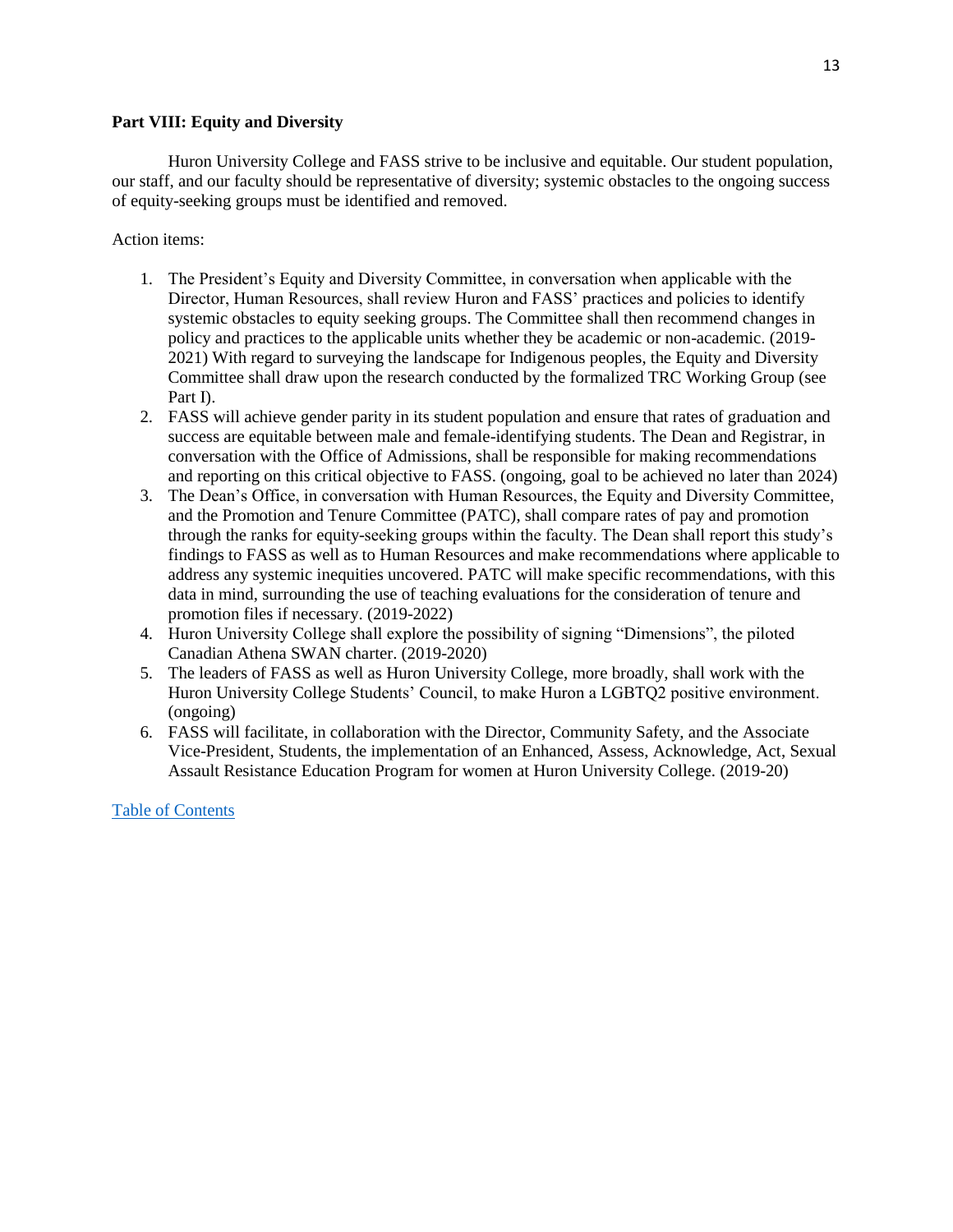### <span id="page-13-0"></span>**Part IX: Open Access Educational Resources**

There is a growing movement in the university sector towards Open Access Educational Resources. This can include open access to publications, to research data, to course texts, and to course materials. Open Access has obvious benefits for students in the form of savings as well as for the general public, who will have more unfettered access to both pedagogical materials and to original research. It can also benefit faculty members as they conduct research and prepare courses. That said, Open Access also has implications for faculty members as authors, researchers, and instructors whose intellectual property would be freely available. Taking an institutional position and framing a policy on Open Access Educational Resources therefore is fraught; equally, FASS will have to consider this matter seriously in the years ahead, and always while remaining consistent with our commitment to Academic Freedom.

## Action items:

1. The Teaching and Learning Committee, in consultation with Library and Learning Services, the Research Committee, and the Global Engagement Committee, as well as with the Huron University College Students' Council, shall recommend to FASS whether the adoption of a policy on Open Access Educational Resources is advisable, and, if so, shall recommend a draft policy. (2021)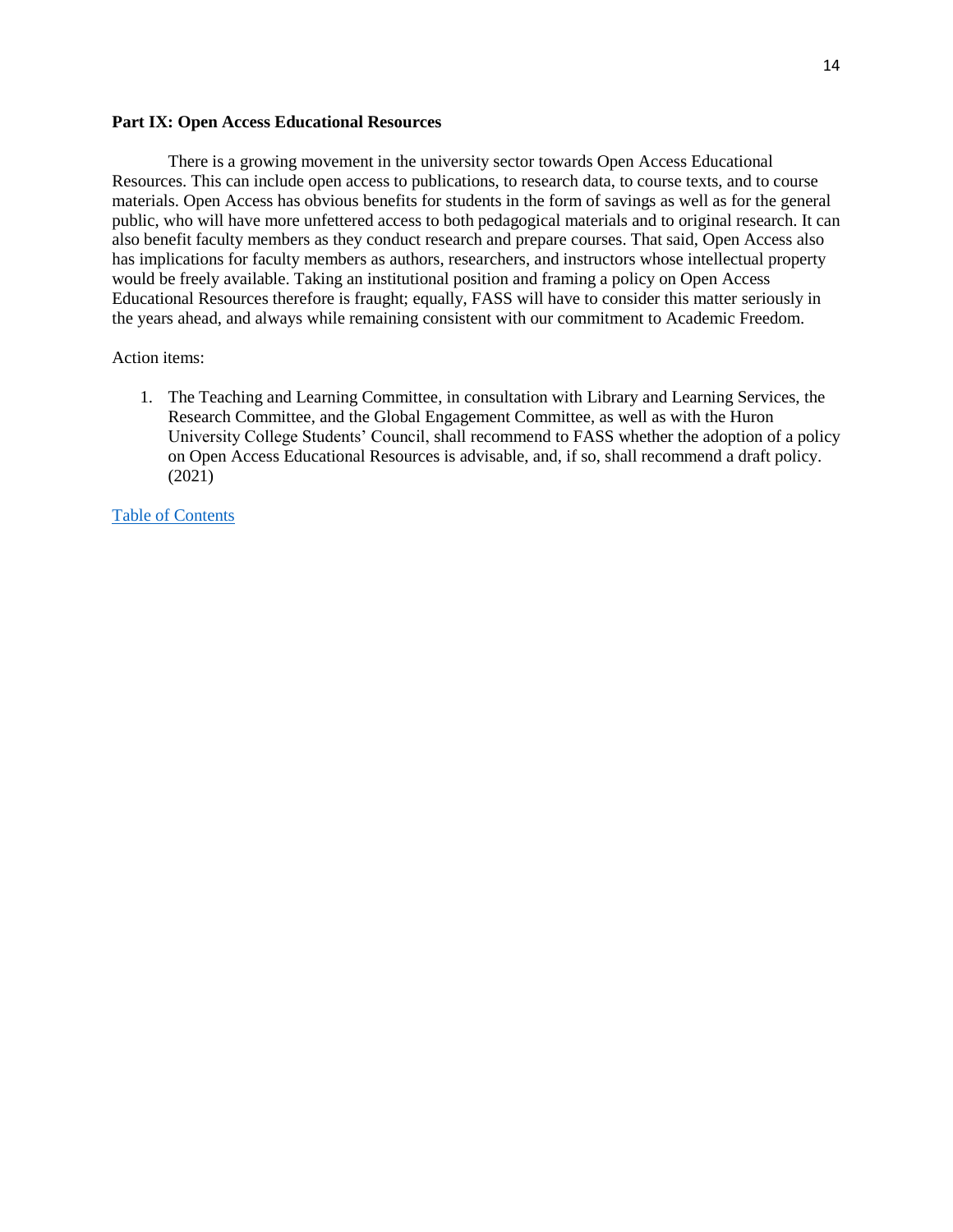## <span id="page-14-0"></span>**Part X: Governance**

FASS strives to have a vibrant culture of collegial governance; collegial governance is necessary to achieve the many goals outlined above as well as to ensure the continued success and vibrancy of the institution and its programs. FASS will continually review its practices and structures in pursuit of the goal of encouraging collegiality and effective deliberation and decision-making.

# Action items:

- 1. Academic Council shall form a permanent sub-committee on Governance, which will conduct an annual review of Huron University College's committee structure and issue recommendations for possible changes to the applicable bodies and/or the President. (Fall 2019)
- 2. The Committee of Chairs (COC) shall assume responsibility for providing FASS faculty input into and feedback on Admissions and Recruitment. (Fall 2019) The committee shall accordingly develop mechanisms for wider faculty consultation on these matters and shall work closely with the responsible staff members.
- 3. Working with the applicable staff members, COC will recommend to FASS on the advisability of the adoption of a differentiated admissions process, such as an admissions essay, video, or interview. (2019-2022)
- 4. Management and Organizational Studies shall become a department of FASS. The Director of Management and Organizational Studies shall become the Chair of Management and Organizational Studies. (Fall 2019)
- 5. FASS shall consider major revisions to the governance structure at Huron University College. This includes the possibility that FASS Council will be dissolved and that Academic Council will become a council of the whole, including both FASS and Theology. Should this come to pass, it will necessitate careful consideration of how to merge the committee structures of Academic Council, Theology, and FASS as well as reflection upon the appropriate membership of the enlarged and enlivened Academic Council. It will also require changes to the relevant legislation.